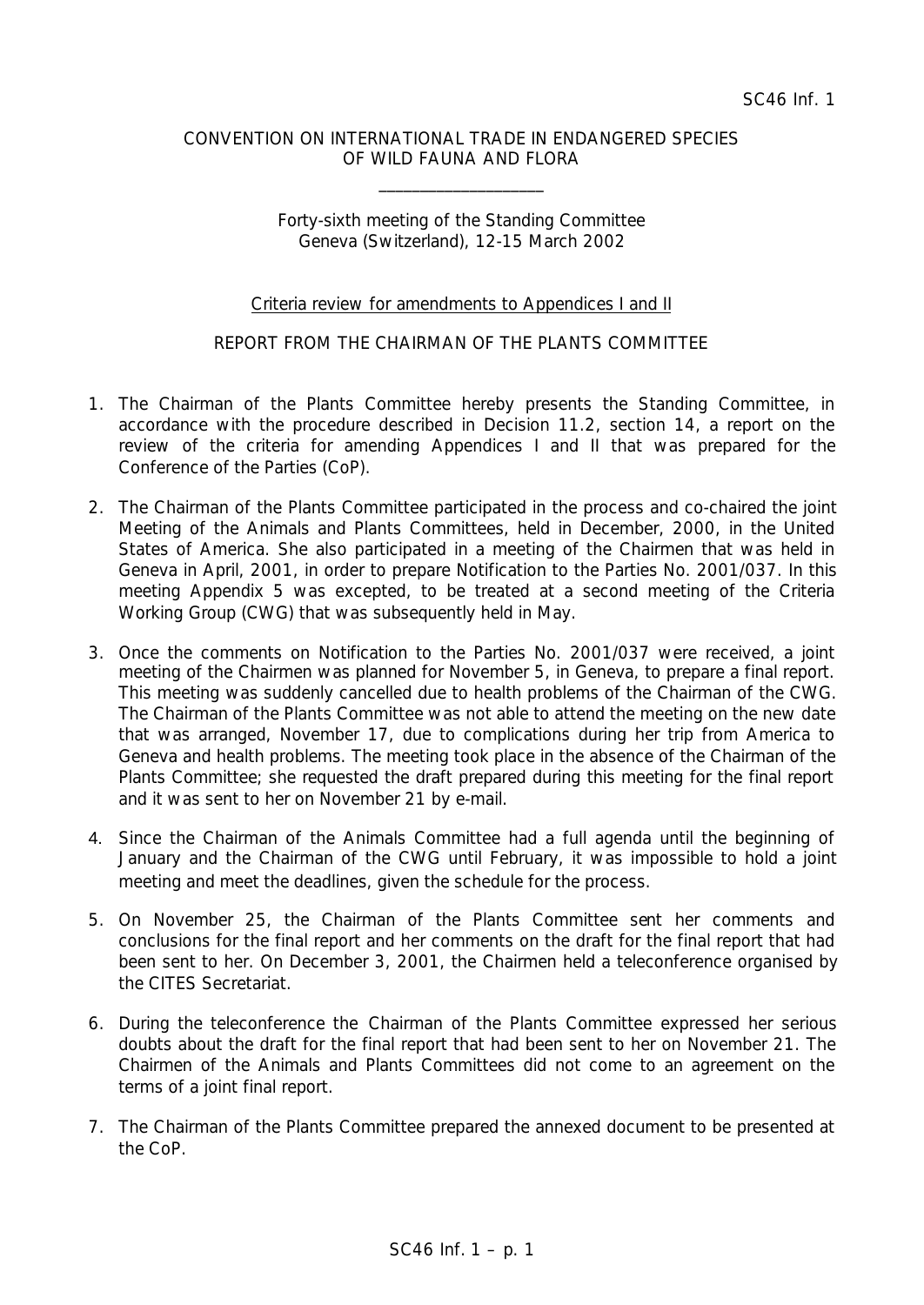- 8. The Chairman of the Plants Committee expresses her deep thanks to the Parties and Organisations for the contributions and comments sent to Notification to the Parties No. 2001/037. She would also like to extend that thanks to the Animals and Plants Committees, the Criteria Working Group, the Secretariat, and all those who participated in the reviewing process.
- 9. Faced with a subject as vital as the Criteria for including species in Appendices I and II, and having read and examined the comments on Notification to the Parties No. 2001/037 sent in by the Parties, IGOs and NGOs, the Chairman of the Plants Committee has arrived at the following conclusions:
	- a) The majority is of the opinion that the existing criteria were the result of a broad, indepth consultation and were agreed to by consensus.
	- b) An important effort has been made.

i,

- c) The comments repeatedly point out that the taxon reviews set out in the Terms of Reference for the exercise have not been fully completed, nor have they informed the debate about the scientific validity of the existing criteria when they are applied to a wide range of taxonomic groups.
- d) The comments express an evident concern about the lack of a broad and open debate, particularly in relation to critical Annex 5, which should have received the comments of the Animals and Plants Committees\*.
- e) There are very serious objections to any weakening of the precautionary principle.
- f) There is concern about the increase in the workload and the difficulties that the Parties, especially the developing countries, will encounter in adopting the proposed changes to Resolution Conf. 9.24.
- g) The specific comments show a lack of consensus in relation to the amendments that affect the fundaments of the resolution.
- h) The comments show a willingness to review the style and language, without affecting the fundaments.
- 10. Given the wealth of comments that have been received and in order to voice the opinions expressed in them, the Chairman of the Plants Committee considers that it would be advisable to disseminate the comments and to include them in the Secretariat's Web page.
- 11. In view of the above, the Chairman of the Plants Committee considers that it is premature for the Chairmen to present a proposal for changes in Resolution 9.24 to CoP12. The procedure should be left open and the review of the criteria should be continued.

<sup>\*</sup> The Plants Committee held a meeting in Malaysia in September. It would have been productive to have held a debate and to have received comments from all of the Representatives of the Committee, as well as from the Parties and the Observers who attended the meeting on Annex 5 that was prepared during the second meeting of the CWG. However, due to the schedule for the process, in September the Notification had already been circulated.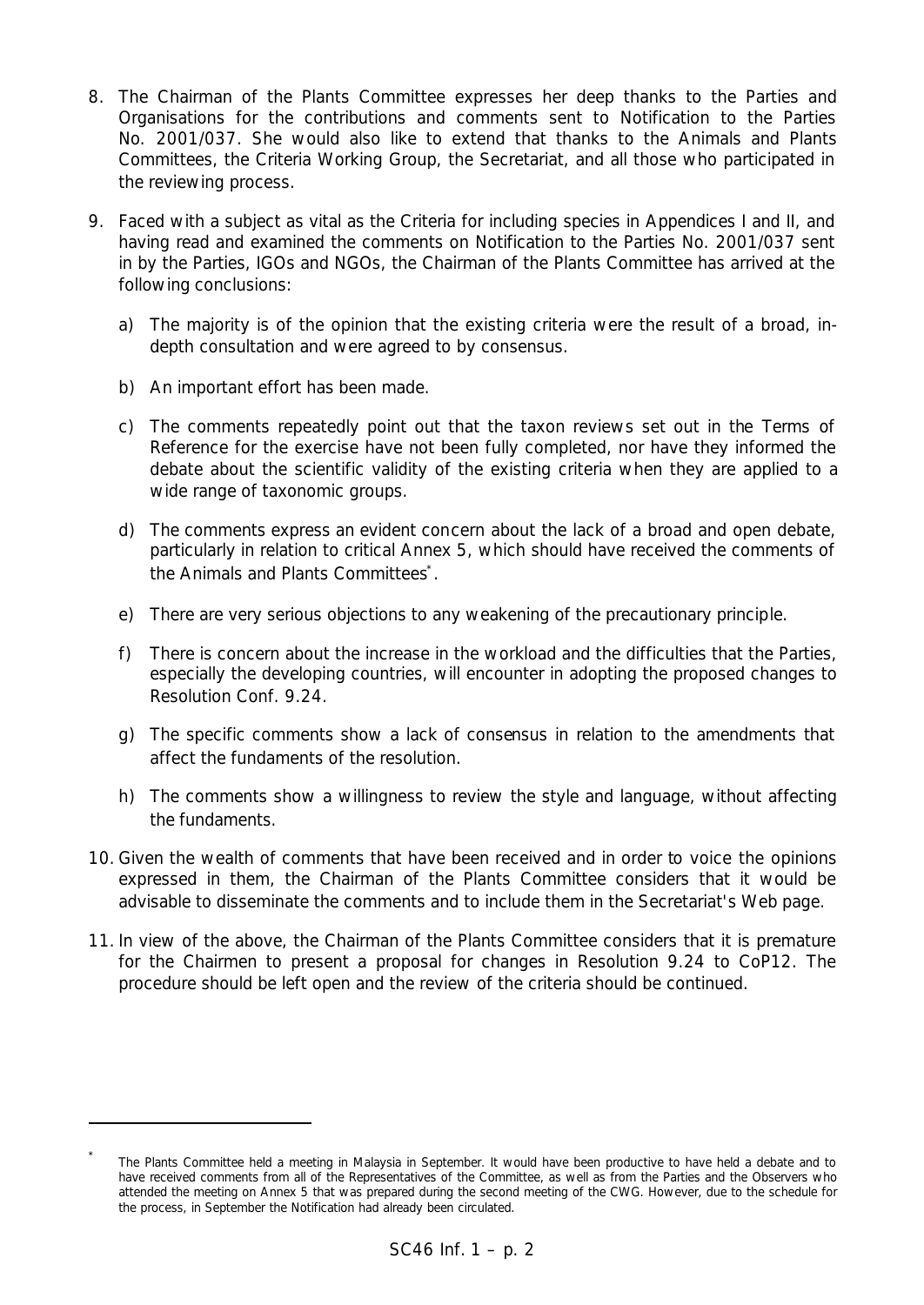#### Recommendations to the Standing Committee

- 12. Since Decision 11.2 does not mean that amendments to Resolution Conf. 9.24 are obligatory, it is recommend that the Standing Committee should:
	- a) Adopt the report of the Chairman of the Plants Committee (Annex) in order to present it at CoP12 meeting. The report makes a proposal to the CoP not change Resolution Conf. 9.24 as yet, as well as a recommendation to formulate a Decision that will allow the reviewing process to continue.
	- b) To implement a procedure to continue the review that will include stages of open consultation and close monitoring by the Animals and Plants Committees. In this way the primary objective of this review will have been accomplished: "*that the text and the Annexes of the current resolution be examined in detail to evaluate the scientific validity of the criteria, definitions, notes and guidelines and their applicability to all the groups of plants and animals".*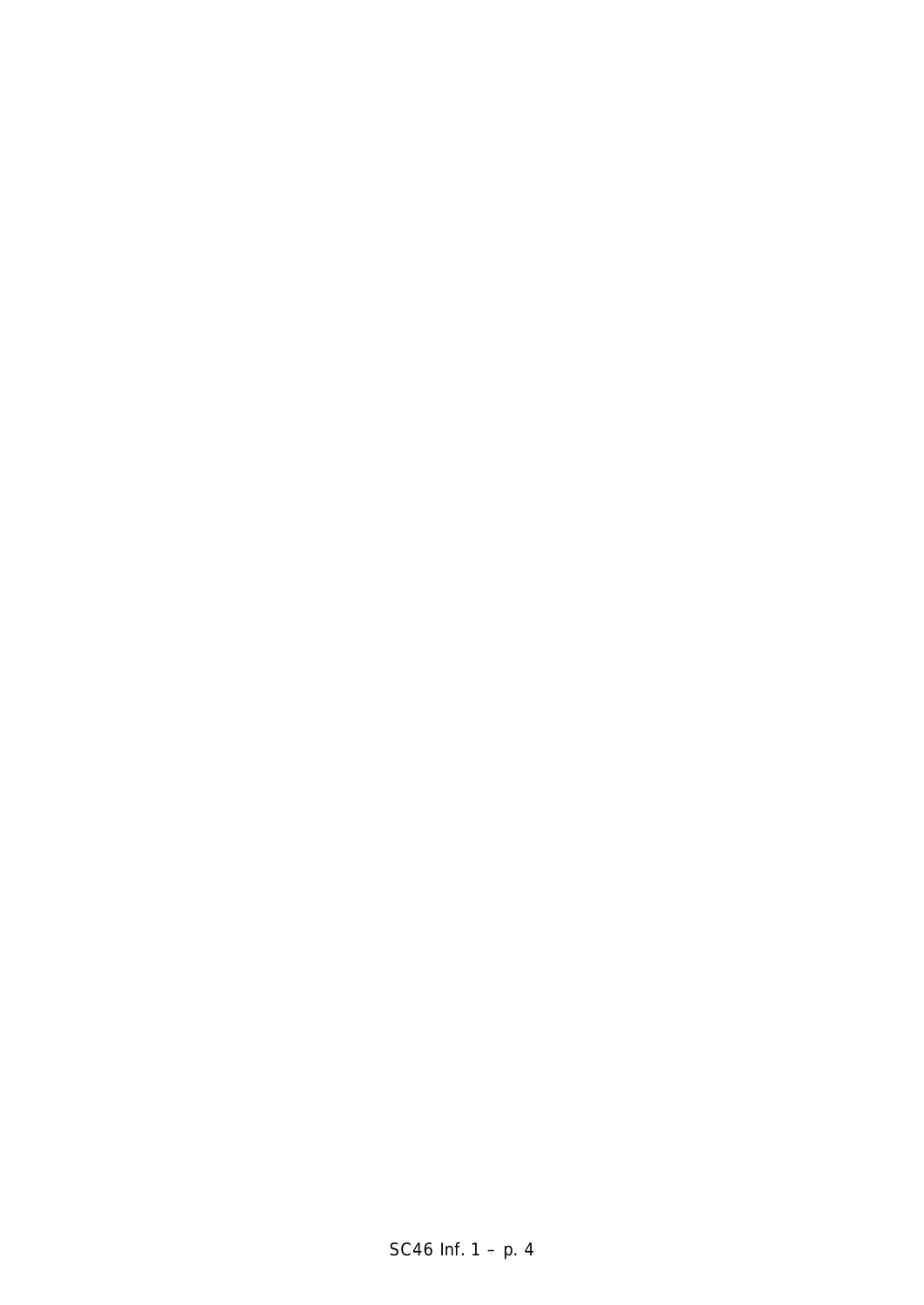# **Final Report from the Chairman of the Plants Committee to the CoP, as established in Decision 11.2 on the Terms of Reference for the Criteria Review to amend Appendices I and II.**

First the Chairman of the Plants Committee would like to express her deep thanks to the Parties and Organisations for all of the contributions and comments sent to Notification to the Parties No. 2001/037. Likewise, she wishes to thank the Animals and Plants Committees, the Criteria Working Group, the Secretariat and all those who have participated in the reviewing process.

# **Initial material**

- Notification to the Parties No. 2001/037
- Comments from the Parties received in reply to Notification to the Parties No. 2001/037 (33 Parties + Ireland): Australia; Germany; Belgium [comment made in the name of Germany, Austria, Belgium, Denmark, Spain, Finland, France, Greece, Italy, Luxembourg, the Netherlands, Portugal, Sweden, the United Kingdom + Ireland]; Botswana; Canada; Chile; Costa Rica; Ecuador; Spain; Slovakia; the United States of America; Hungary; India; Israel; Italy; Japan; Mexico; Namibia; Norway; New Zealand; the Netherlands; Romania; South Africa; the United Kingdom and Zimbabwe.
- Comments from the Organisations (12): FAO; Greenpeace; ITTO; IUCN; IWC/Species Survival Network; IWMC; NABU; Safari Club International; TRAFFIC; U.C.B.D.; Wildlife Conservation Society; WWF International.

### **Outcomes and Discussion after an analysis of the comments**

The following outcome has been observed in response to Notification to the Parties No. 2001/037:

Totally in favour of the proposed amendments, with no objection: one Party and one Organisation.

With only a few very precise objections: 5 Parties.

The remaining Parties and Organisations include several observations and objections, and sometimes a large number of contrasting ones.

### Analysis of the General Comments

It is highly significant that the majority feeling is that the existing criteria were the outcome of a broad, in-depth consultation and that they were agreed to by consensus.

The comments repeatedly express a deep concern that the process, approved at CoP11, to scientifically validate the criteria, has not been carried out. Therefore there is no scientific ground for any changes, especially when, as pointed out, the terms of reference have not been fully complied. There is a majority feeling that the process has become a discussion on which changes should be made to the application of the Appendices.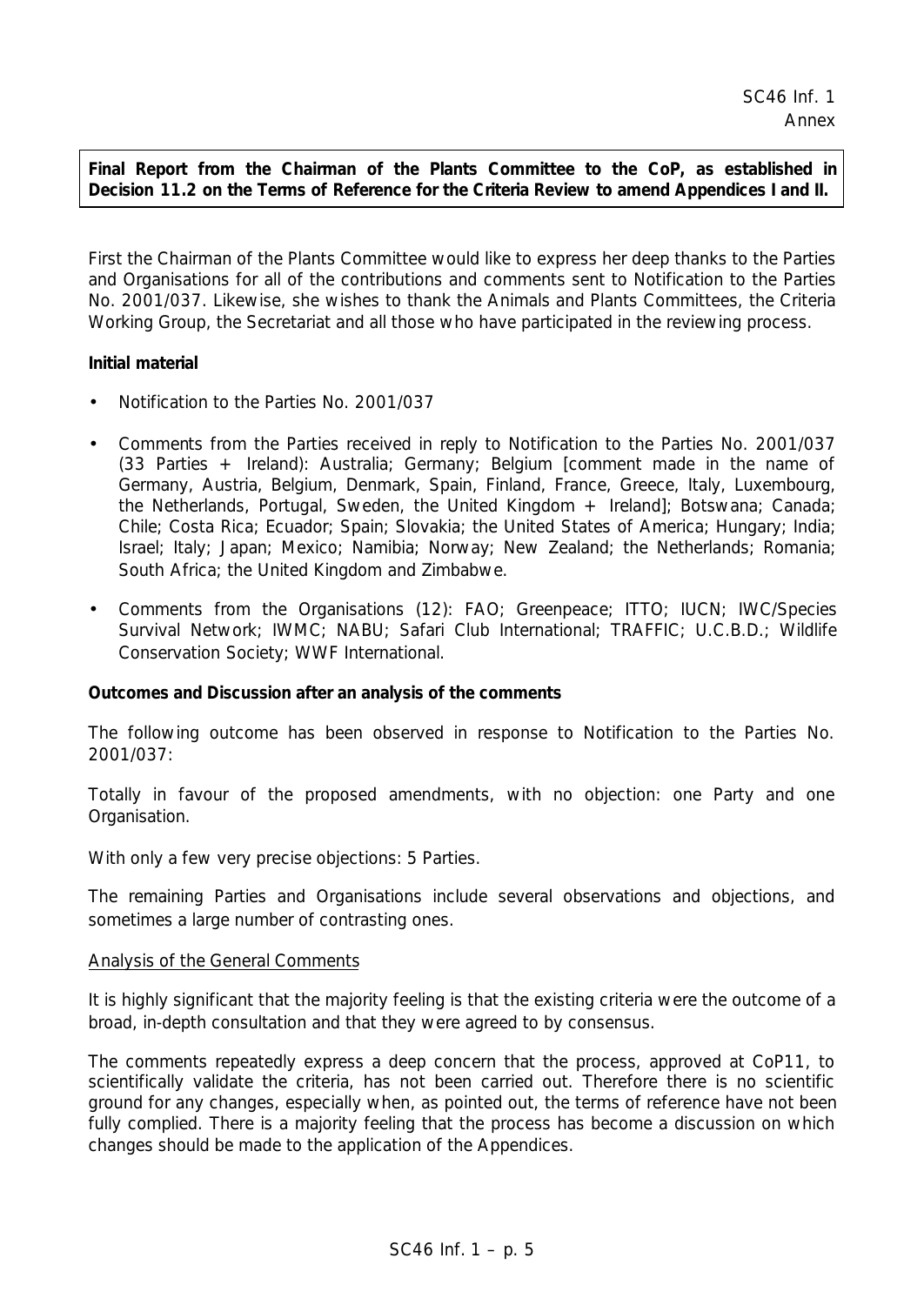Indeed, the Chairman of the Plants Committee agrees with the analysis given in the majority of the comments. There is no scientific evidence, after a strict review of the taxa included in the Appendices, of any problems or shortcomings in the application of the criteria to a wide range of taxonomic groups. The Terms of Reference specifically mentioned such a review. This analysis should have taken place before any conclusions about changes were reached.

The evident concern about the lack of a broad and open debate is especially relevant, particularly in relation to critical Annex 5, which should have received the comments of the Animals and Plants Committees.

Indeed, it was a shortcoming that the Criteria Working Group had no opportunity at all to treat this Annex at its first meeting. This meant that the fundamental content of the Annex could not be debated during the joint meeting of the Animals and Plants Committees (United States of America, 2000). Therefore, the Committees agreed to hold a second meeting of the CWG, which took place in May.

The serious objections to any weakening of the precautionary principle are very relevant, as well as the increase in the workload and the difficulties that the Parties, especially the developing countries, will encounter in adopting the proposed changes to Resolution Conf. 9.24.

Some of the comments also seem to indicate the general impression that the corrections made in Resolution Conf. 9.24 are not applicable to most of the species. Furthermore, they seem to have been designed to facilitate removals from the Appendices while complicating inclusions or transfers from an Appendix offering less protection to one that offers more.

### In relation to the Specific Comments on the proposed amendments to Resolution Conf. 9.24

The wealth of comments that have been received is very relevant. Clearly there is a lack of consensus, especially in the amendments that affect the fundaments of the resolution. However, there is clearly an interest in revising the style and language used, without touching the fundaments. However, this is a task for linguists than for the Chairmen of the Animals and Plants Committees.

Precisely due to the variety of the contributions and the crucial impact of the changes to Resolution Conf. 9.24, the Chairman of the Plants Committee wishes to point out to the Standing Committee how appropriate it would be to disseminate the comments to the Parties and Organisations. They could be presented as a table that would include:

- the proposed change included in Notification to the Parties No. 2001/037 and
- all of the comments that have been received (general and specific)

It must also be noted that the terms of reference do not make amendments to Resolution Conf. 9.24 obligatory.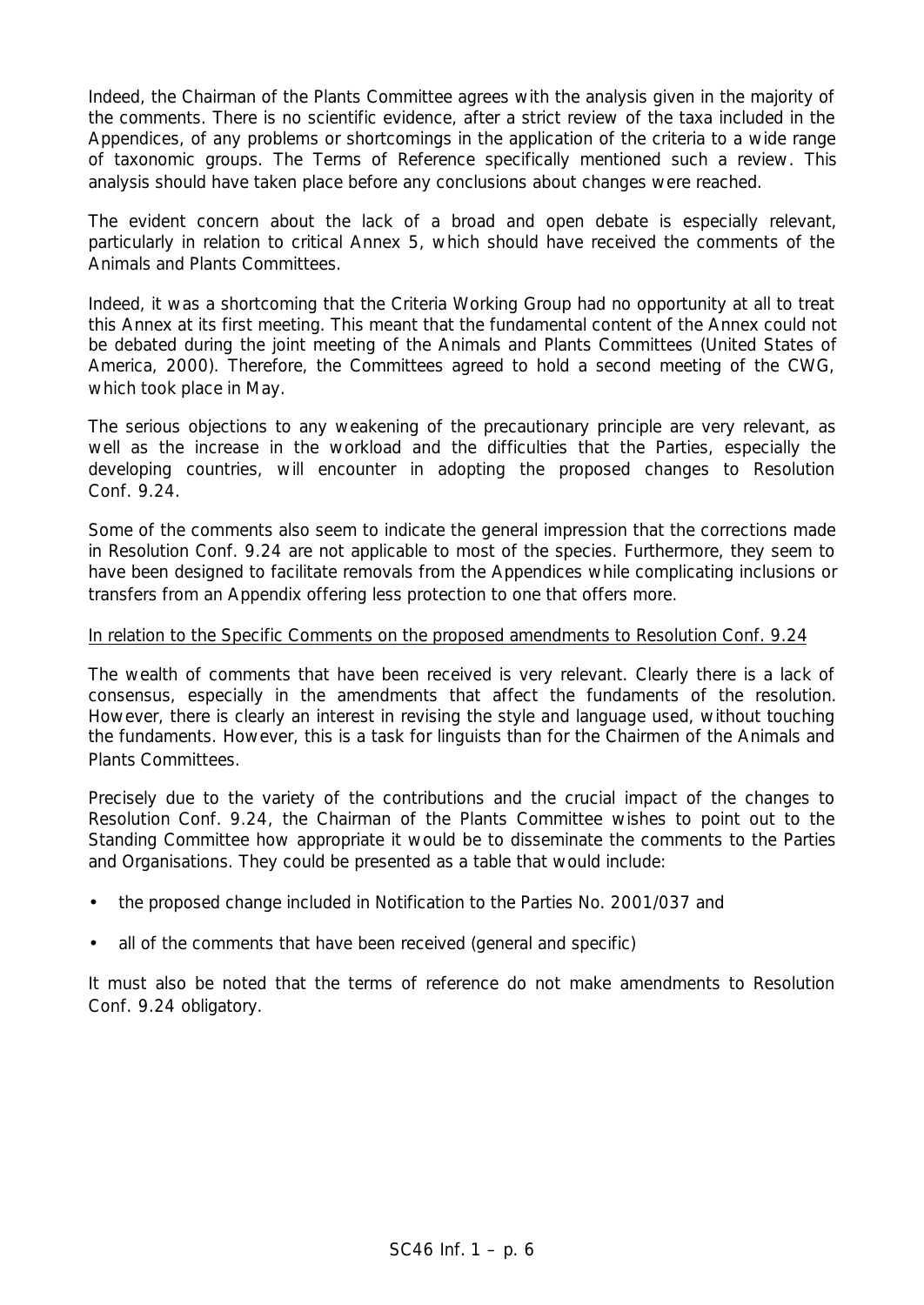## **Conclusions reached after examining the comments to Notification to the Parties No. 2001/037**

Faced with a subject as vital as the Criteria for including species in Appendices I and II, and having read and examined the comments on Notification to the Parties No. 2001/037 sent in by the Parties, IGOs and NGOs, the Chairman of the Plants Committee has arrived at the following conclusions:

- a) The majority is of the opinion that the existing criteria are the result of a broad, in-depth consultation and were agreed to by consensus.
- b) An important effort has been made.

i,

- c) The comments repeatedly point out that the taxon reviews set out in the Terms of Reference for the exercise have not been fully completed, nor have they informed the debate about the scientific validity of the existing criteria when they are applied to a wide range of taxonomic groups.
- d) The comments express an evident concern about the lack of a broad and open debate, particularly in relation to critical Annex 5, which should have received the comments of the Animals and Plants Committees\*.
- e) There are very serious objections to any weakening of the precautionary principle.
- f) There is concern about the increase in the workload and the difficulties that the Parties, especially the developing countries, will encounter in adopting the proposed changes to Resolution Conf. 9.24.
- g) The specific comments show a lack of consensus in relation to the amendments that affect the fundaments of the resolution.
- h) The comments show a willingness to review the style and language, without affecting the fundaments.

In view of the above, the Chairman of the Plants Committee considers that it is premature for the Chairmen of CoP12 to present a proposal for changes in Resolution 9.24. The proposal should be left open and the review of the criteria should be continued.

### Recommendations of the Chairman of the Plants Committee to CoP12

- 1. No modifications of Resolution Conf. 9.24 should be made during this Conference until the primary objective of the review exercise has been met.
- 2. A Decision should be formulated that will allow the review of the criteria to continue. A broad consultation should be carried out in order to achieve an broad consensus.

<sup>\*</sup> The Plants Committee held a meeting in Malaysia in September. It would have been productive to have held a debate and to have received comments from all of the Representatives of the Committee, as well as from the Parties and the Observers who attended the meeting on Annex 5 that was prepared during the second meeting of the CWG. However, due to the schedule for the process, in September the Notification had already been circulated.